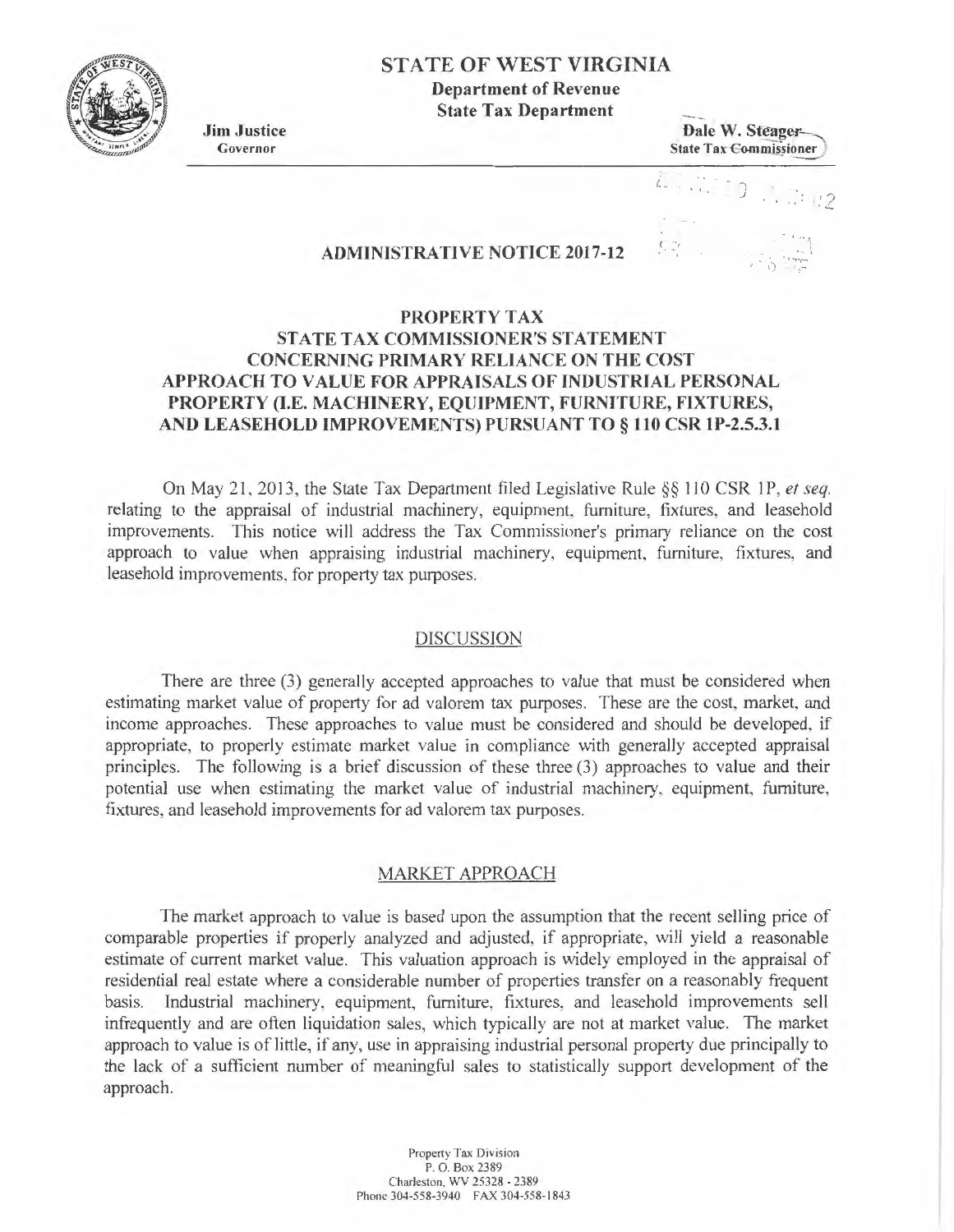#### INCOME APPROACH

The income approach to value is based upon the assumption that a property is worth the future income, discounted to present worth that it will generate for a prospective buyer. The income approach is widely used in the appraisal of various types of income producing properties; however, the approach has limited use in the appraisal of industrial machinery, equipment. furniture, fixtures, and leasehold improvements because of the difficulty in estimating future net benefits; except in the case of certain kinds of leased equipment. When reliable data on equipment leases is available, the income approach can provide reliable estimates of fair market value.

### COST APPROACH

The cost approach to value is based upon the assumption that the cost of a property, less depreciation (loss in value), yields a reasonable estimate of market value. Depreciation is a loss in value due to physical deterioration through use, functional obsolescence through design or utility and economic obsolescence due to outside market forces.

Costs used in the cost approach can be original, acquisition, replacement, or reproduction costs, although often only original or acquisition costs are readily available. Original cost is the cost of acquisition of a property. Reproduction cost is the cost of reproducing an exact replica of a property. Replacement cost is the cost of replacing a property with one of like utility. The cost approach may be most consistently applied to machinery, equipment, furniture, fixtures, and leasehold improvements because of the availability of reliable data such as the original or acquisition cost.

The State Tax Department trends the original or acquisition cost to today's replacement cost and depreciates the replacement cost, based on age and condition. to estimate a property's current market value. This process is recommended by the International Association of Assessing Officers' Standards on the Valuation of Personal Property.

This process is as follows:

| Original or |        |                          | Today's        |                  | Current |
|-------------|--------|--------------------------|----------------|------------------|---------|
| Acquisition |        | $Trend =$                | Replacement or | Depreciation $=$ | Market  |
| Cost        | Factor | <b>Reproduction Cost</b> | Factor         | Value            |         |